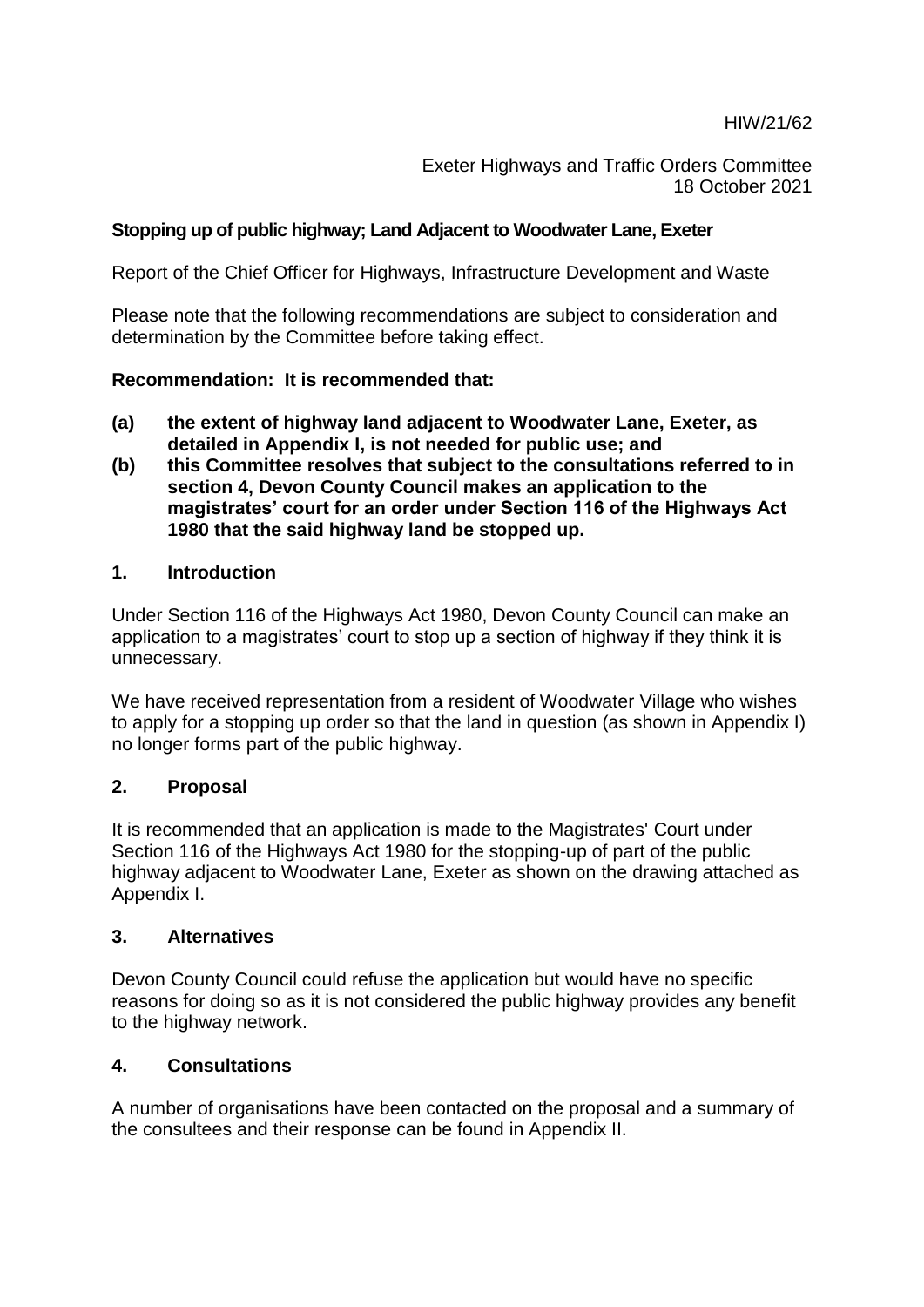A response is still outstanding from WPD who have until 14 October 2021 to respond. If a response is received prior to the deadline then it will be discussed at the HATOC meeting before a final decision is made whether to proceed with the application to the Magistrates' Court.

# **5. Financial Considerations**

There are no financial implications to this proposal as all costs will be met by the applicant.

# **6. Legal Considerations**

Under Section 116 of the Highways Act 1980 a highway authority can apply to a magistrates' court to stop up highway on the ground that it is 'unnecessary'. Whether a highway is unnecessary is a question of fact. It should be unnecessary for the sort of purpose for which the public might reasonably be expected to use it, for example, to reach a specific destination or for recreational purposes.

Only a highway authority can apply to a magistrates' court for a stopping up order. A highway authority has discretion on whether or not to make an application. However, this discretion is capable of being judicially reviewed. It should therefore have good reason for not making an order.

# **7. Environmental Impact Considerations (Including Climate Change)**

There are no environmental impacts in relation to this proposal.

# **8. Equality Considerations**

There are no equality considerations in relation to this proposal.

# **9. Risk Management Considerations**

No risks have been identified.

# **10. Public Health Impact**

There are no implications of the proposals on public health in the area.

# **11. Reasons for Recommendations**

In summary it is recommended that the Committee approve the request for an application to the magistrates' court for a stopping up order on the land adjacent to Woodwater Lane, Exeter as described above, as the land is not needed for public use and is unnecessary as public highway.

> Meg Booth Chief Officer for Highways, Infrastructure Development and Waste

# **Electoral Division: Wonford & St Loyes**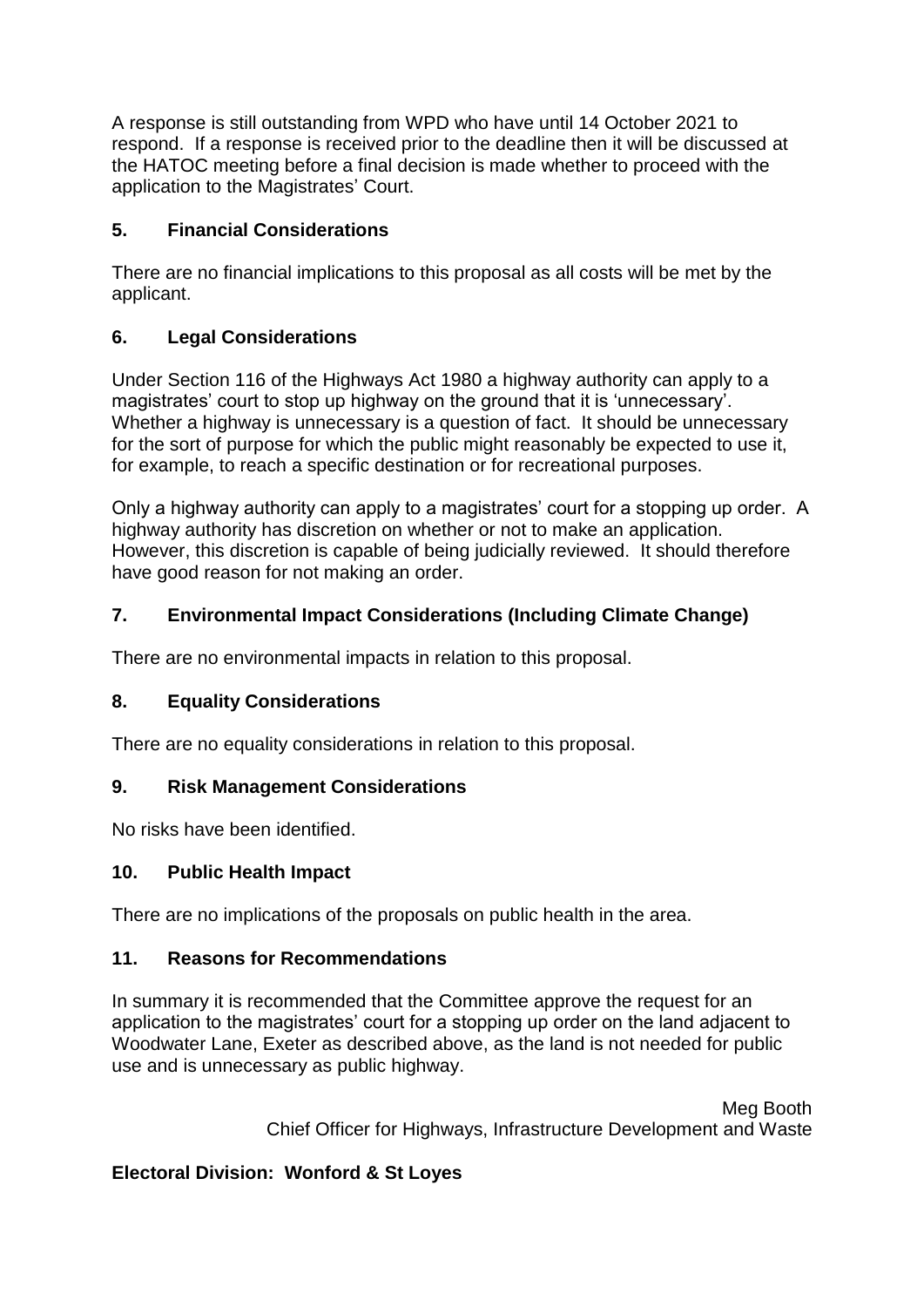#### **Local Government Act 1972: List of Background Papers**

Contact for Enquiries: James Bench

Tel No: 0345 155 1004 Room M8, Great Moor House, Bittern Road, Exeter, EX2 7NL

#### **Background Paper Case Case Case Case Reference**

Nil

jb071021exh sc/cr/Stopping up of public highway Land Adjacent to Woodwater Lane Exeter 01 071021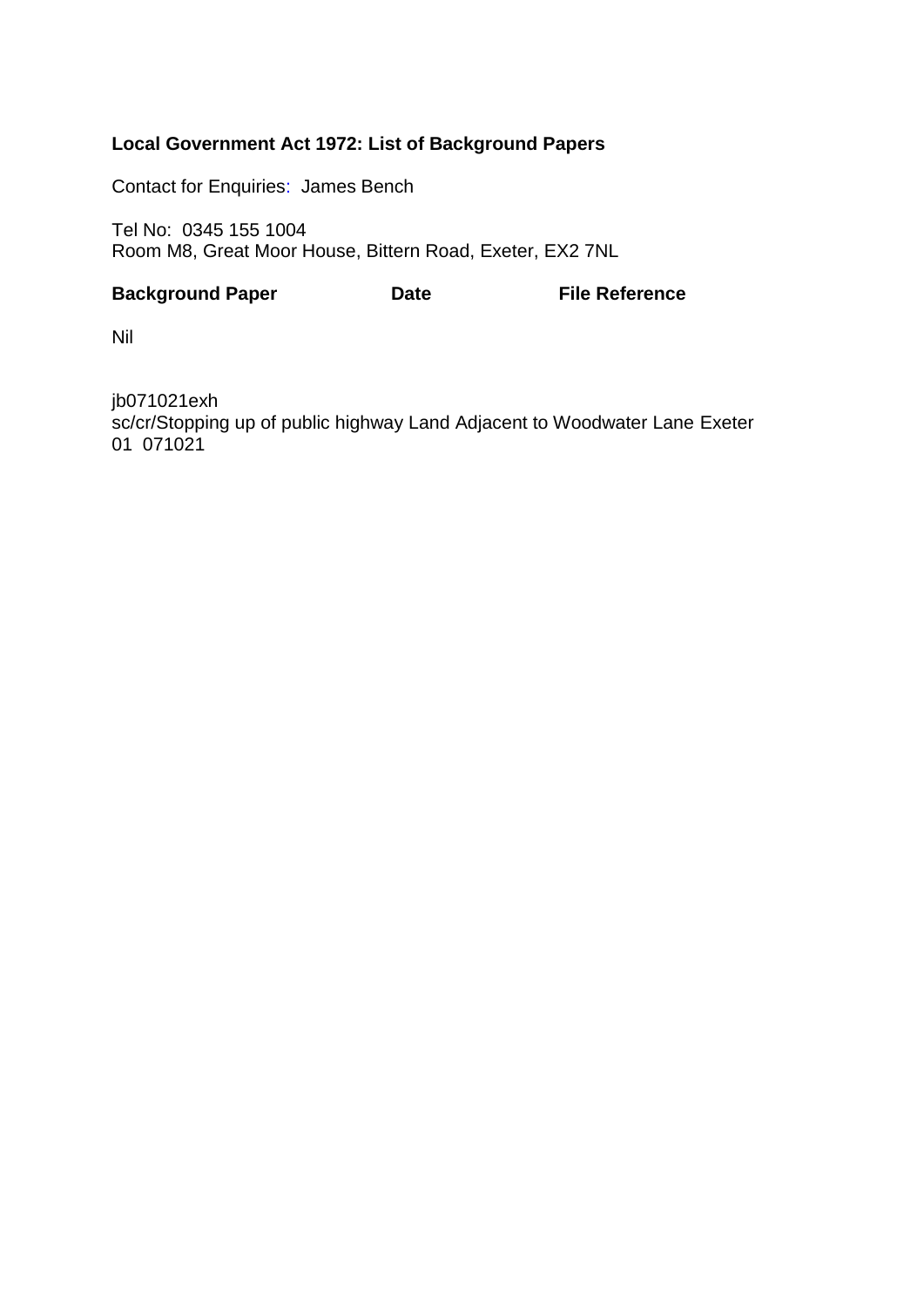